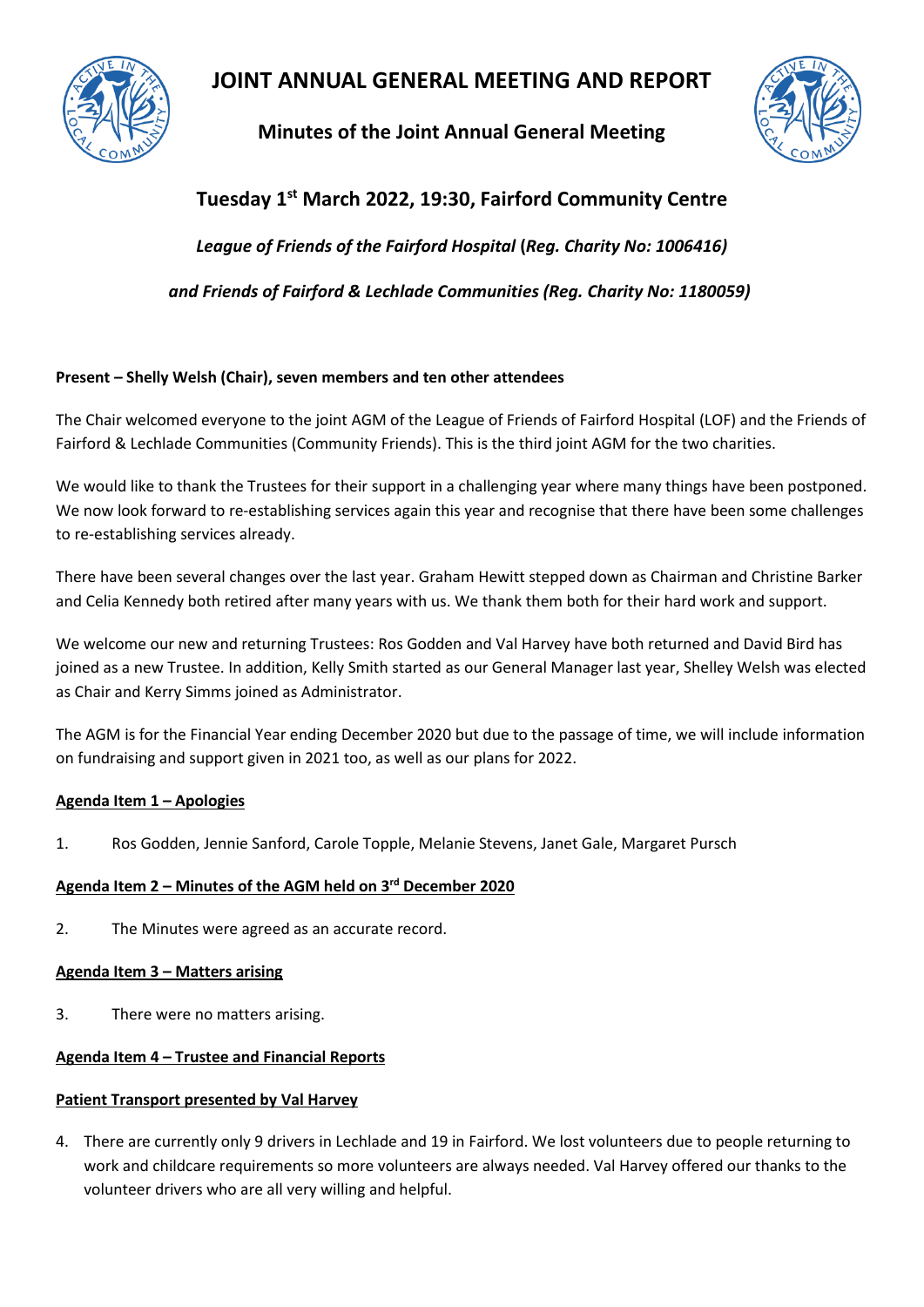- 5. The patient transport service was busier than ever and in 2021 carried out 981 drives, a record number. From January 2022 until the end of February, 129 drives have already been successfully carried out.
- 6. To date, 132 journeys have been carried out for COVID-19 vaccinations and these are still ongoing. We have helped take patients to Fairford surgery and had two allocated slots there with a couple of drivers taking patients in for jabs. One particular Saturday many drivers helped drive multiple patients to Cirencester hospital for vaccinations and several did multiple drives to ensure everyone could attend.

#### **Nursing Team presented by Emma Kennedy and Jan Killingback**

- 7. In the last year the Nursing Team have had some changes. At the last AGM Celia Kennedy was the nursing manager but has since retired. Graham then managed but has since left so Jan Killingback and Emma Kennedy (previously co-ordinators) have taken on management of the team as a job share and will be applying to CQC in due course.
- 8. In 2021/22 they had 18 new patients, a reduction on previous years (which has been up to 40 a year in the past). The nursing team made approximately 370 visits working over 570 hours. This was a mixture of morning and evening visits for personal care, sits to relieve carers and 9-hour night care sessions.
- 9. Our referrals come from District nurses, Frailty team and the Prospect Hospice team. We sometimes share the care of our patients with the Prospect Hospice at Home team, Longfield Hospice and CHC funded agencies. This usually works well with our nurses doing as much as possible.
- 10. Jan still having monthly meeting with other groups for providing hospice at home which provides great support for them and us. These include Sue Ryder, Longfield, Great Oaks and Camden Home nursing managers. The nursing team also continues to have meetings at Christine Benzie's house (or on Zoom) as well as attend training sessions.
- 11. A new intranet has been introduced which has allowed for streamlining and keeping up to date, and in line with CQC regulations. We are expecting a CQC inspection within 6 months.
- 12. The nursing team has introduced the Bereavement Café (1st Friday of each month beginning Feb 2022) which was well attended. If success continues, they will look to expand to an evening or weekend too.
- 13. Emma and Jan expressed their continued thanks to our excellent team of very committed and loyal nurses. We are grateful for the excellent care they give to our patients. Thanks also to Christine, Kelly, Shelley and Andrena for all the support they give us.
- 14. Shelley added that that home nursing is well recognised as an essential service and expressed thanks to Jan and Emma for stepping up and running the team brilliantly during a very challenging time.

# **Charity Shop presented by Kelly Smith**

- 15. From January to December 2021 the shop was closed for a total of 16 weeks. When we were able to open the shop, we received a huge amount of donations and the footfall through the door was very high with some week's takings exceeding £1000.
- 16. Unfortunately, the shop made a loss throughout the year of £3062.40. From April 2020 to April 21, we were able to claim £181.30 in Gift Aid. This was over a five month period.
- 17. We currently have 11 Volunteers. Kelly expressed our thanks to Shop Manager Nicola and all shop volunteers for their hard work, as well as the local community that donate their unwanted goods, which makes the shop such a success.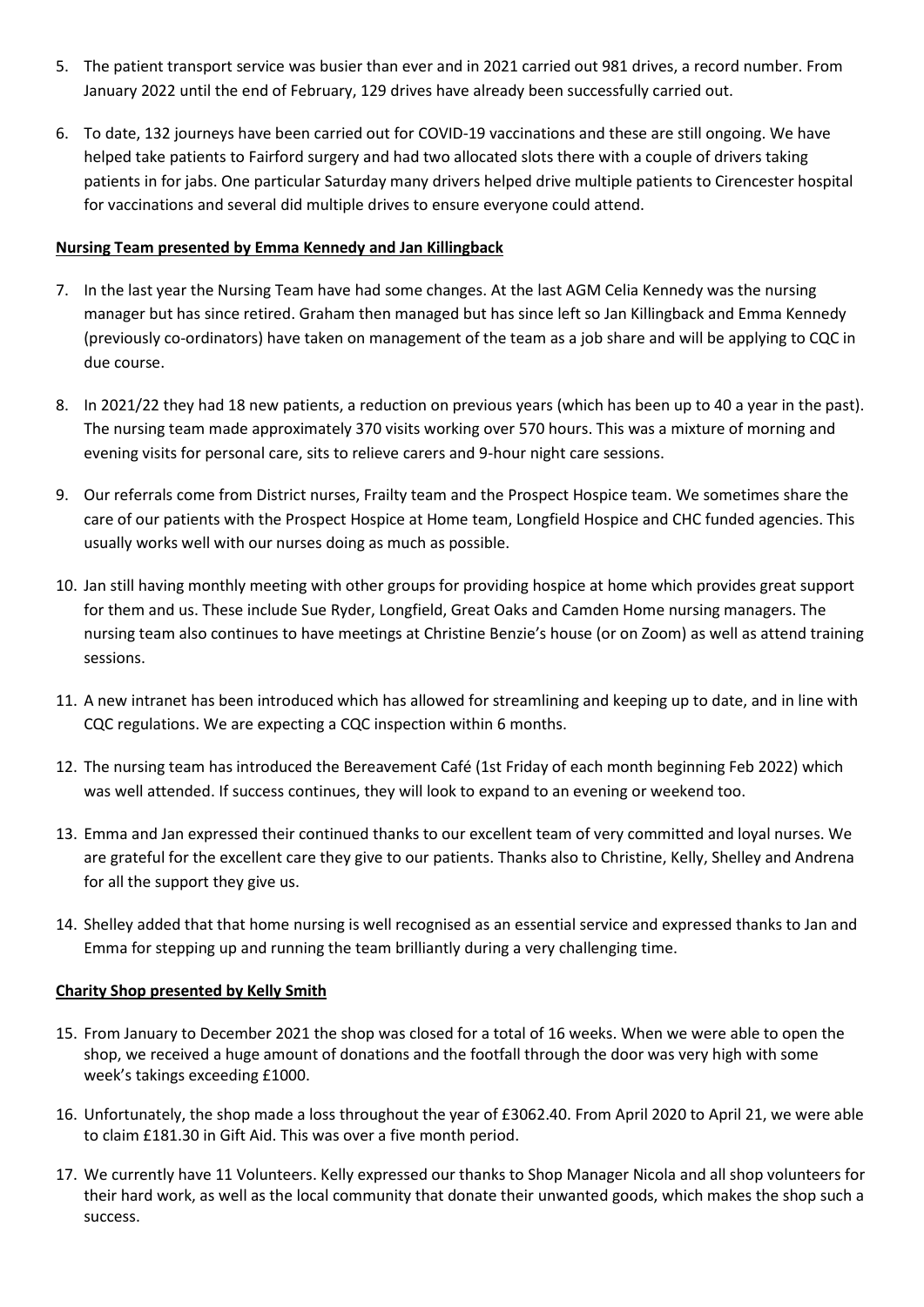18. Shelley recognised the importance of the Charity Shop for fundraising and the importance of the volunteers in its success.

# **Events and Fundraising presented by Shelley Welsh and Jeff Dawson**

- 19. Due to COVID our events over the last year were very restricted. We managed to raise funds at Open Gardens, our Charity Craft Fair and one-off local community events.
- 20. **Open Gardens**: We were invited to provide the teas and cakes at Quenington Open Gardens which raised £565.00. We then hosted an Open Gardens event at Langford Downs Farm which raised a total of £732.34. Both Open Garden events have agreed to allow us to run events there again this year.
- 21. **Craft Fair and Raffle:** Thanks to the passion and hard work from Val Harvey we were able to set up our own Charity Craft Fair which took place in November 2021. This also hosted our Annual Raffle with the event in total raising a wonderful £1672.02. Another Craft Fair is planned for April 2022 (all tables already sold).
- 22. **Online donations:** We were using Virgin Money Giving to collect donations via our website. This was very successful but closed service during November 2021. CAF bank's online donation service was selected as a replacement as we already have an account with them. This was implemented in Oct 2021.
- 23. Donations received via Virgin Money Giving from October 2020 to November 2021, £6606 was raised. From October 2021 to present, £1480 already raised including gift aid.
- 24. **100 Club:** 50% of subscriptions go to the prize fund and 50% is donated to the charity.
	- 2020: 86 members, £516 to the prize fund and £516 to the charity
	- 2021: 101 members, £606 to the prize fund and £606 to the charity
	- 2022: 97 members, £582 to the prize fund and £582 to the charity

# **Funding Report presented by Heather Finlay**

- 25. We currently have three funds open.
- 26. **Covid-19 Fund:** to assist those impacted by the Covid-19 crisis.
- 27. Set up with a donation of **£131,584** (including Gift Aid) from The Lakes by Yoo Company and the residents of the Lake Development. The fund started on 1<sup>st</sup> May 2020. To date there have been 94 applications totalling **£201,640.** Applications have moved from being logistical (household bills) to cover the mental health impacts of COVID.
- 28. To date we have approved grants of **£88,518** for local charities, organisations and individuals; this is **67%** of the total monies available:
	- £35k to support local families to cover rent and household bills, transport, school uniforms and counselling services
	- £25k to local charities and groups to assist with maintaining their facilities and operations during the pandemic
	- **£18k to local schools for laptops and software to support home learning**
	- £4k supporting local food banks and provision of hot food to local families
	- £3k to provide three months of financial cover for a mobile cancer unit
- 29. **Family Funding** (financial support to families and individuals requiring assistance) and **Community Fund** (a new fund set up to cover applications not encompassed by the other two funds).
- 30. Working on the same process as the Covid-19 fund. Since July 2020 there have been **25** applications totalling **£23,862.** To date, grants given total **£27,984.** Support to individuals and families has included: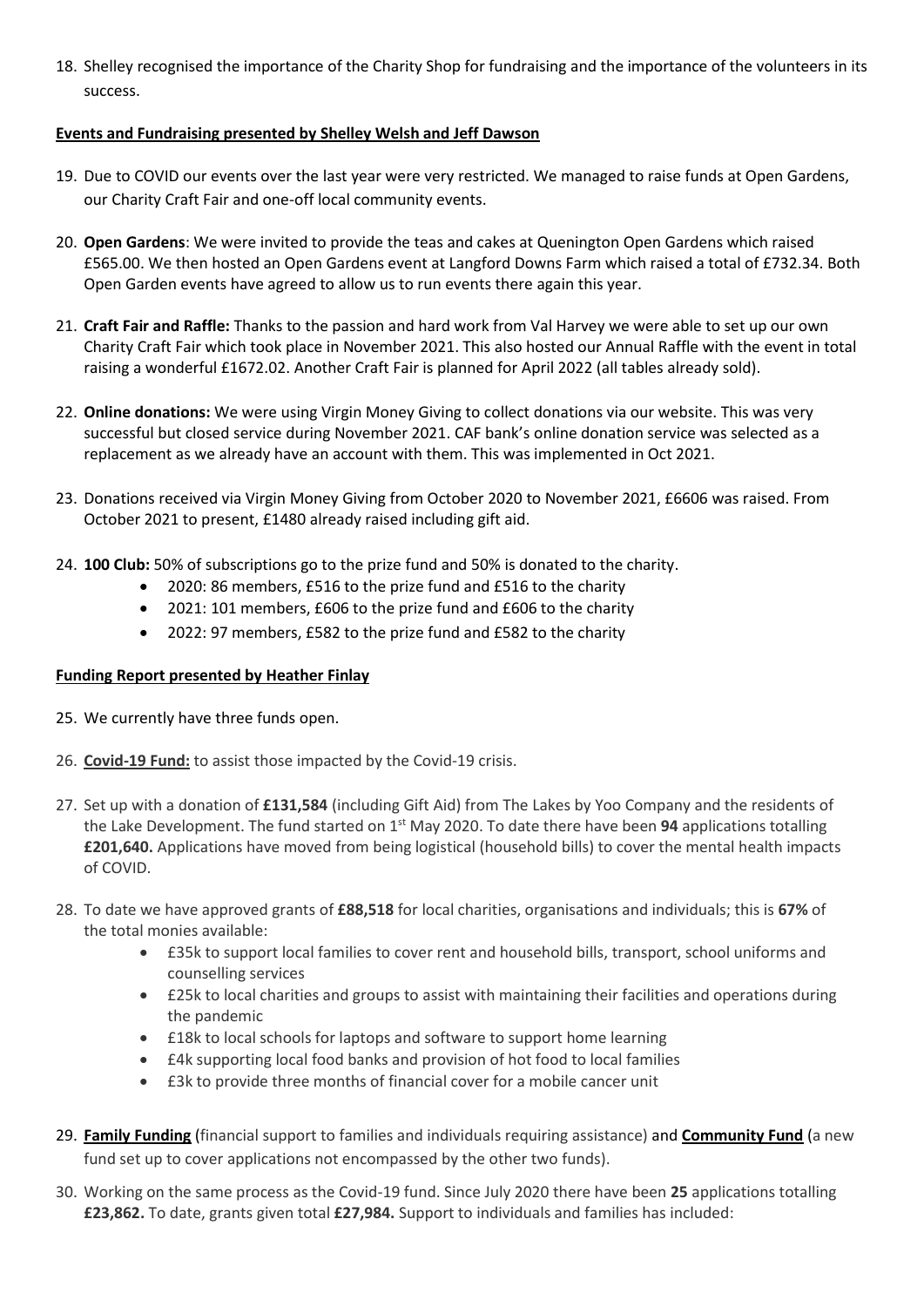- Grants for counselling services
- Monies for home adaptations and equipment for people coming out of hospital
- Provision for single parents going back into education
- Cover for travel and household bills for those visiting sick relatives
- Cleaning, fumigation and provision of furniture for those moving into unsatisfactory accommodation
- Support to set up a local Youth club
- Help during the most recent Christmas period to cover bills and Christmas meals
- 31. The grant is for Fairford, Lechlade and the surrounding villages and is still open to applications; the application form is on our website.
- 32. The Community Support Action Group (CSAG) meets up to 3 times a week to review new applications. In addition to the application form and ID, we may request statements of income and expenditure or last year's accounts. Once a decision has been made, monies are transferred to applicants within a few days.
- 33. Some excellent feedback has been received from successful applicants. We continue to publicise the fund through a number of local channels but are looking at how this can be improved upon going forward to ensure that the funding reaches the most deserving, whilst also continuing to review our process to make sure it is not too daunting to those in need.
- 34. The Chair agreed that it has been a busy time and the funding and grants have been vital, we expect the need to increase in the future in the current environment.

# **Financial Report presented by Andrena Miles (Treasurer)**

- 35. Accounts must still be prepared for both Charities and submitted to the Charity Commission, but they have been summarised together for the purposes of the AGM. Full accounts for each Charity are available on the website.
- 36. Total income was £235k. This included the grant from the Lakes by Yoo (which was unrestricted so could be counted as part of our overall income). However, if this grant is taken out of the figures, the other fundraising is much lower than previous years due to COVID.
- 37. Were very grateful to receive both regular and one-off donations during the year. However being unable to run the House to House Collection and various fundraising events left a large gap in the fundraising.
- 38. The Charity Shop deficit was due to the ongoing costs that are payable despite the shop being closed, such as rent and insurance.
- 39. We were fortunate to have a several years' running costs kept in reserve from previous years. However fundraising is now required to rebuild this.

# **Agenda Item 5 – Election of Trustees**

40. Members of the Management Committee are by definition Management Trustees and have the associated legal responsibilities of the management of the Charity. The Constitution requires us to have a minimum of 10 and not more than 20 members of the Committee. The following are standing again on the Management Committee*:*

# **Nominees:**  Shelley Welsh

Andrena Miles Ruth Berridge